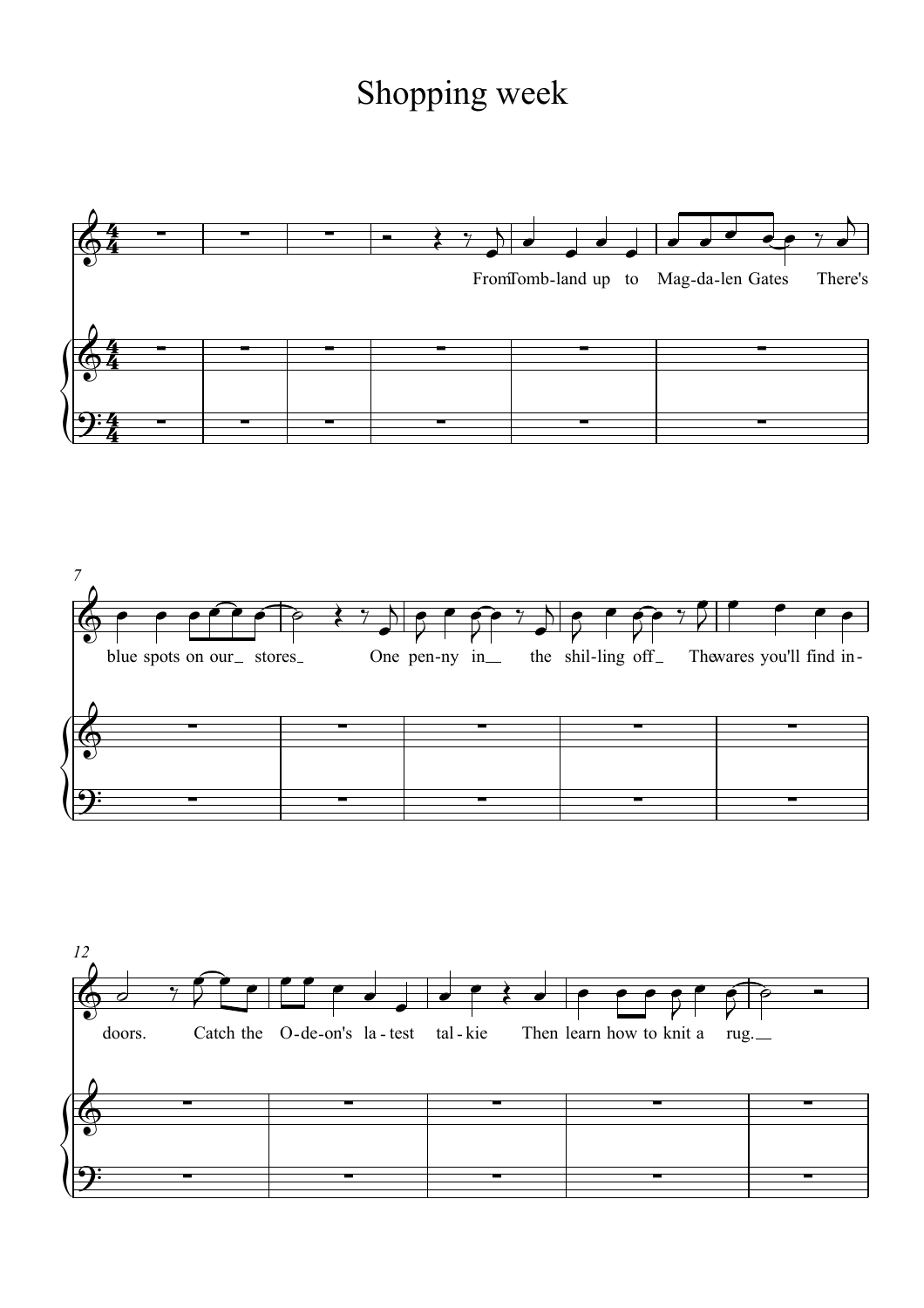



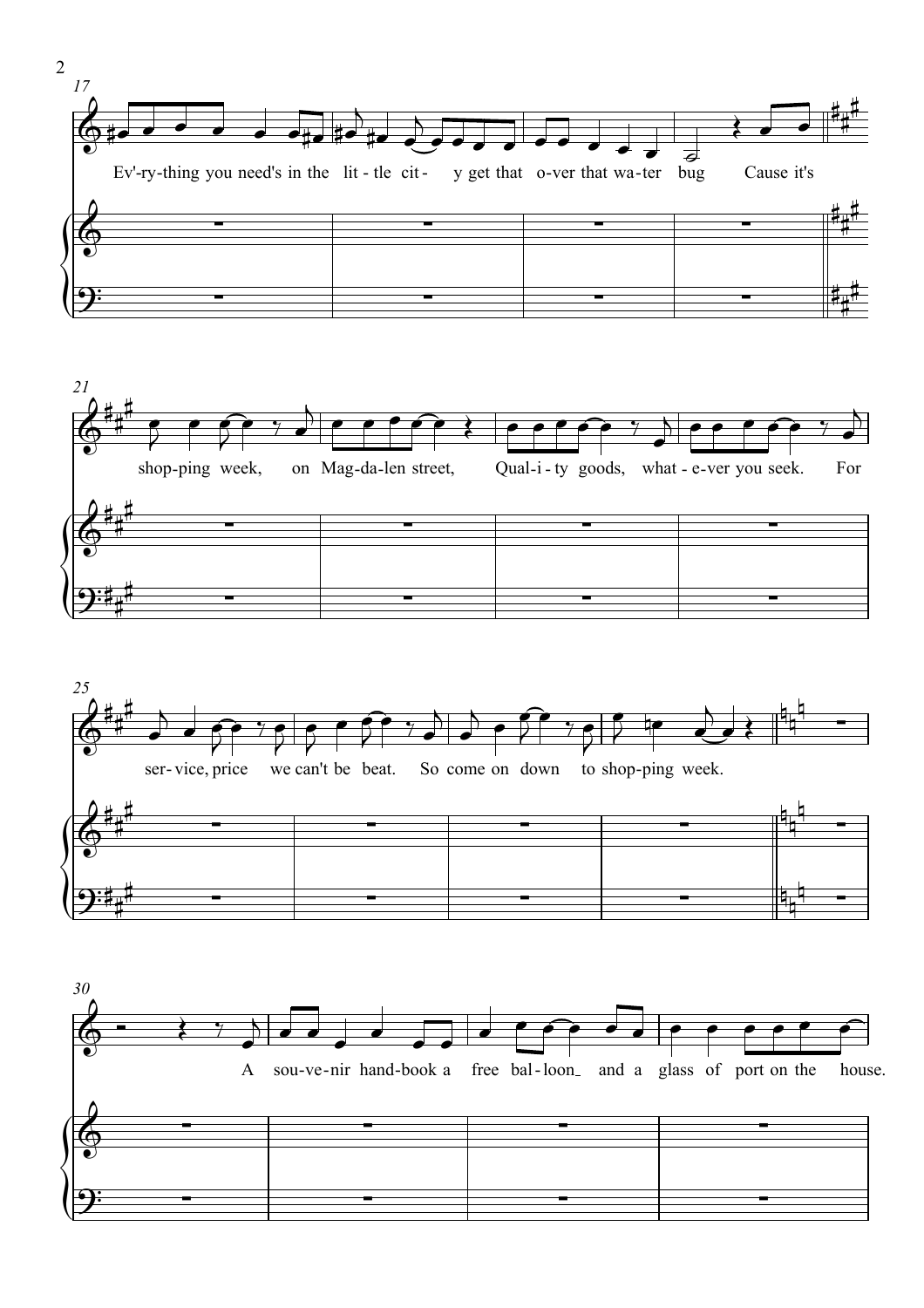





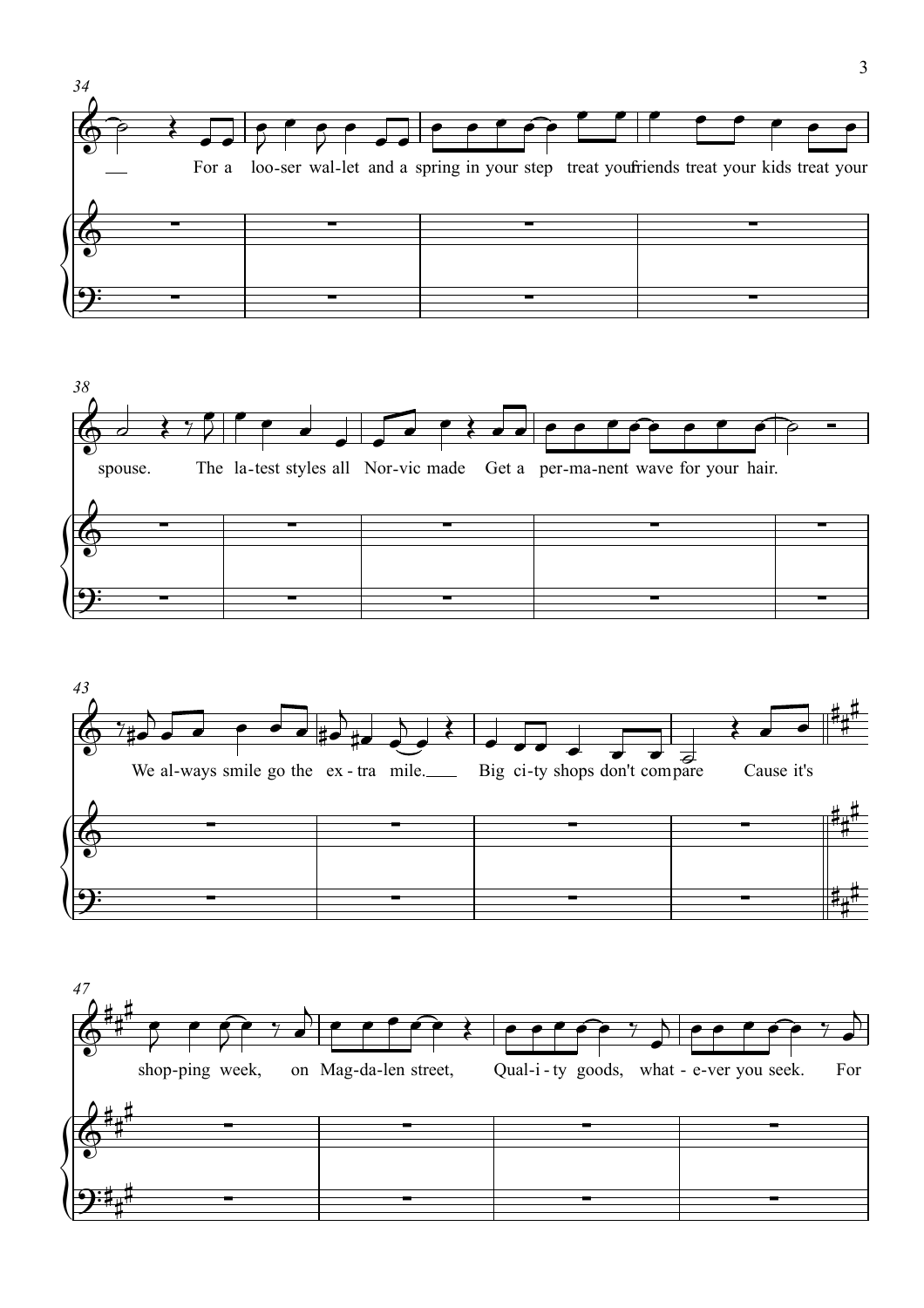







4